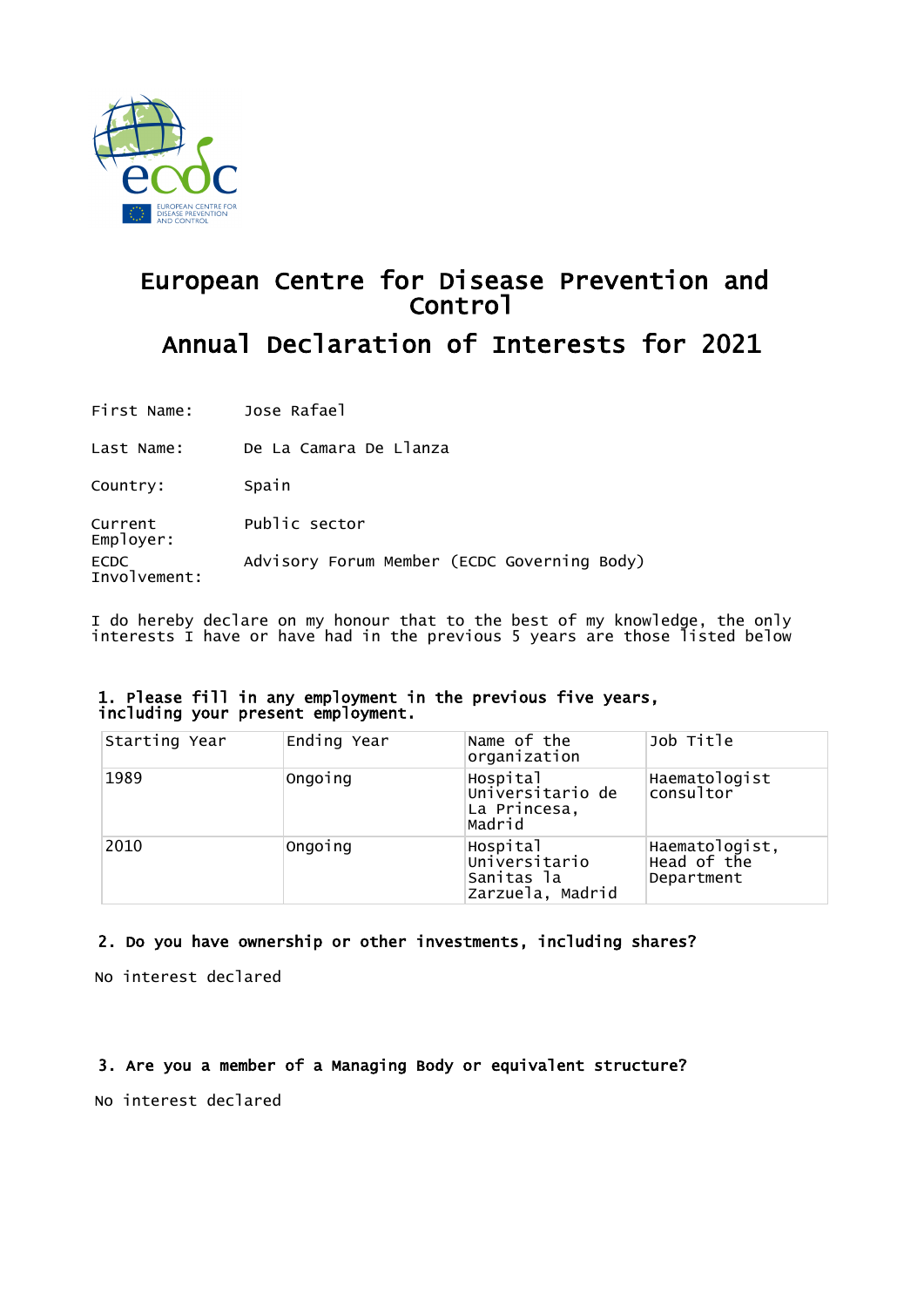| Nature of<br>Employment | Specific Type |
|-------------------------|---------------|
| 1                       |               |
|                         |               |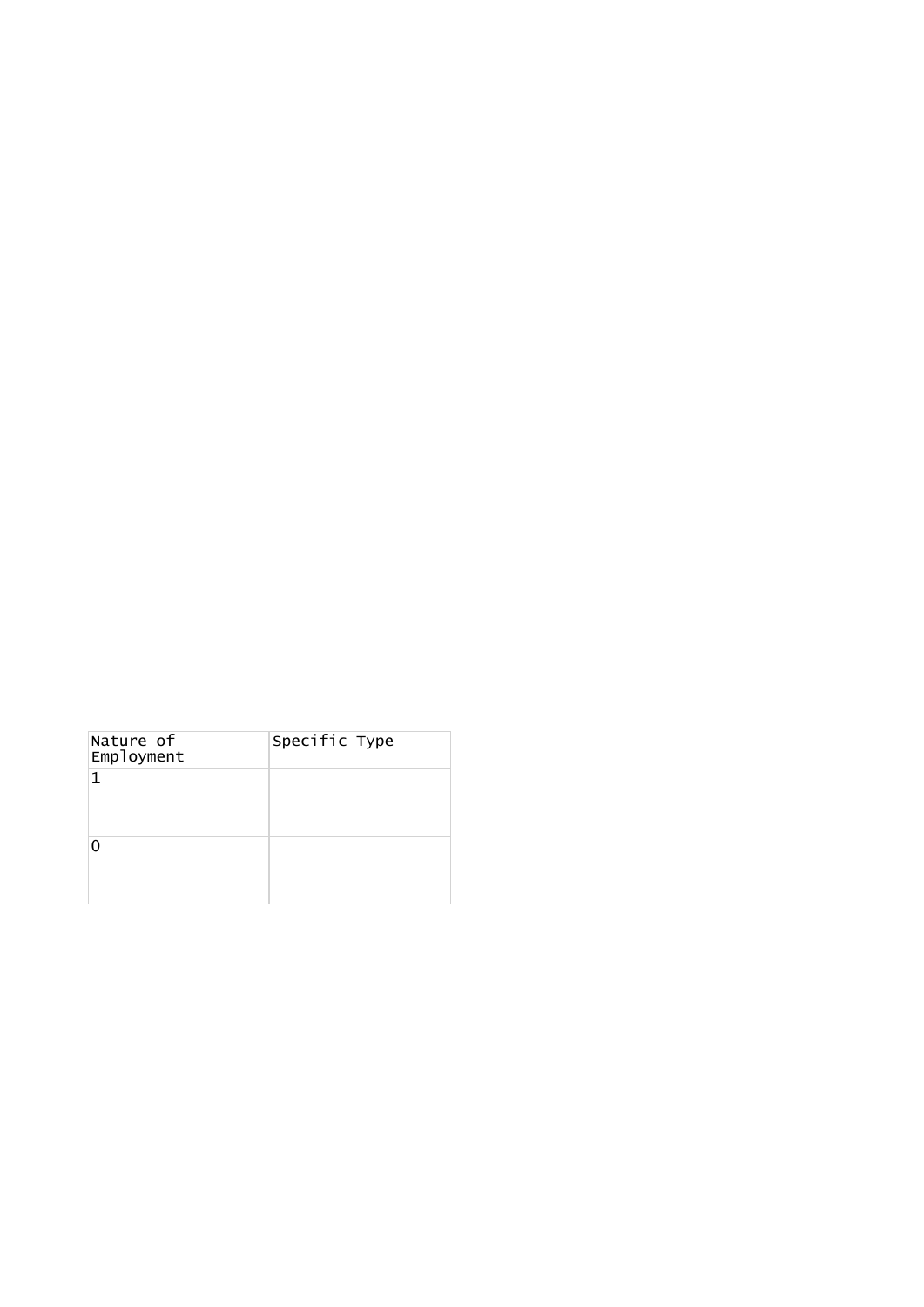## 4. Are you a member of a Scientific Advisory Body?

| Starting Year | Ending Year | Name of the<br>organization                                              | Type of<br>organization    |
|---------------|-------------|--------------------------------------------------------------------------|----------------------------|
| 2020          | Ongoing     | European Society<br>for Blood and<br>Marrow<br>Transplantation<br>(EBMT) | Non-profit<br>organisation |

### 5. Have you offered any consultancy or advice?

| Starting Year | Ending Year | Name of the<br>organization | Nature of activity |
|---------------|-------------|-----------------------------|--------------------|
| 2013          | 2013        | <b>MSD</b>                  | $\overline{1}$     |
| 2013          | 2013        | SANOFI                      | $\overline{1}$     |
| 2013          | 2013        | Viropharma                  | $\mathbf{1}$       |
| 2014          | 2014        | Pfizer                      | $\overline{1}$     |
| 2014          | 2014        | Astellas                    | $\overline{1}$     |
| 2015          | 2015        | <b>MSD</b>                  | $\overline{0}$     |
| 2018          | 2018        | CLINIGEN                    | $\mathbf{1}$       |
| 2018          | 2020        | Astellas Pharma             | $\mathbf 0$        |
| 2019          | 2019        | Janssen                     | $\mathbf 1$        |
| 2020          | 2020        | Astellas                    | $\mathbf{1}$       |
| 2019          | 2019        | Roche                       | $\overline{2}$     |
| 2017          | 2017        | <b>MSD</b>                  | $\mathbf{1}$       |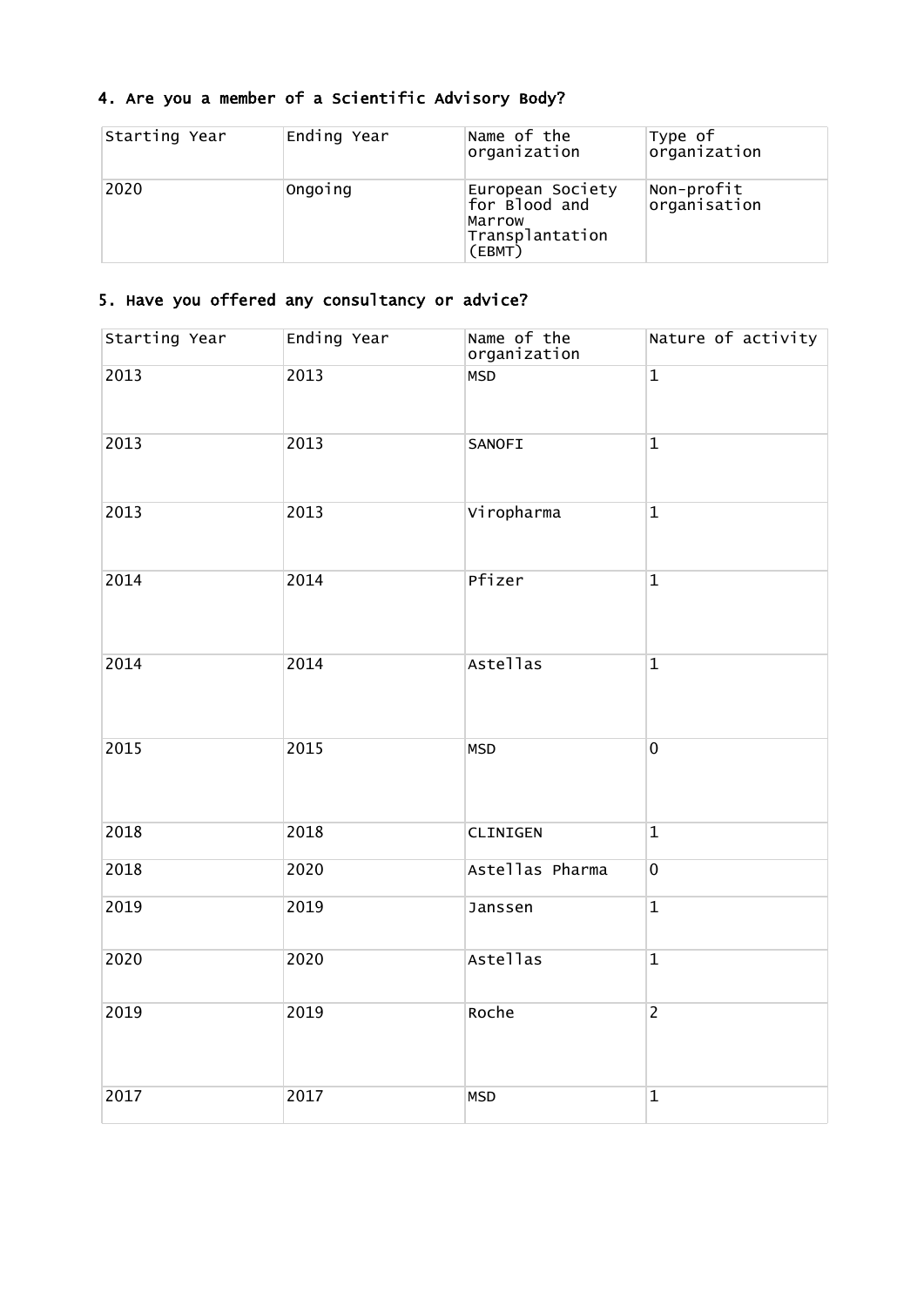| Nature of                           | Remuneration                       | Beneficiary of             |
|-------------------------------------|------------------------------------|----------------------------|
| Involvement                         | (Amount, Currency,<br>beneficiary) | Remuneration               |
| Member of the<br>Scientific Council | None                               | Select the right<br>option |

| Type of Contract           | Remuneration (if<br>any) | Specify other type Key tasks and<br>of activity | responsibilities                                                                   |
|----------------------------|--------------------------|-------------------------------------------------|------------------------------------------------------------------------------------|
| 2                          | 2500 euros               |                                                 | CMV MANAGEMENT IN<br>ALLOGENEIC STEM<br><b>CELL</b><br>TRANSPLANTATION             |
| Select the right<br>option | 500 euros                |                                                 | VACCINATION OF<br>ONCOHEMATOLOGIC<br><b>AND</b><br><b>SCT PATIENTS</b>             |
| Select the right<br>option | 1500 euros               |                                                 | CMV MANAGEMENT IN<br>ALLOGENEIC STEM<br>CELL<br>TRANSPLANTATION                    |
| Select the right<br>option | 600 euros                |                                                 | ANTIFUNGAL<br>MANAGEMENT IN<br>ONCOHEMATOLOGIC<br>AND<br><b>SCT PATIENTS</b>       |
| Select the right<br>option | 800 euros                |                                                 | ANTIFUNGAL<br>MANAGEMENT IN<br>ONCOHEMATOLOGIC<br>AND<br><b>SCT PATIENTS</b>       |
| $\overline{2}$             |                          |                                                 | ANTIFUNGAL<br>MANAGEMENT IN<br>ONCOHEMATOLOGIC<br>AND<br>SCT PATIENT               |
| Select the right<br>option | 550 euros                |                                                 | CMV treatment                                                                      |
| 2                          |                          |                                                 | ASP0113 CMV<br>vaccine                                                             |
| Select the right<br>option | 1300 euros               |                                                 | Respiratory<br>Virtual Advisory<br>Board                                           |
| Select the right<br>option | 2600 euros               |                                                 | GILTERITINIB in<br>AML and SCT<br>patients                                         |
| Select the right<br>option | 2000 euros               |                                                 | Diagnostics needs<br>in Infectious<br>diseases in<br>immunocompromised<br>patients |
| Select the right<br>option | 1500                     |                                                 | CMV prophylaxis in<br>SCT                                                          |